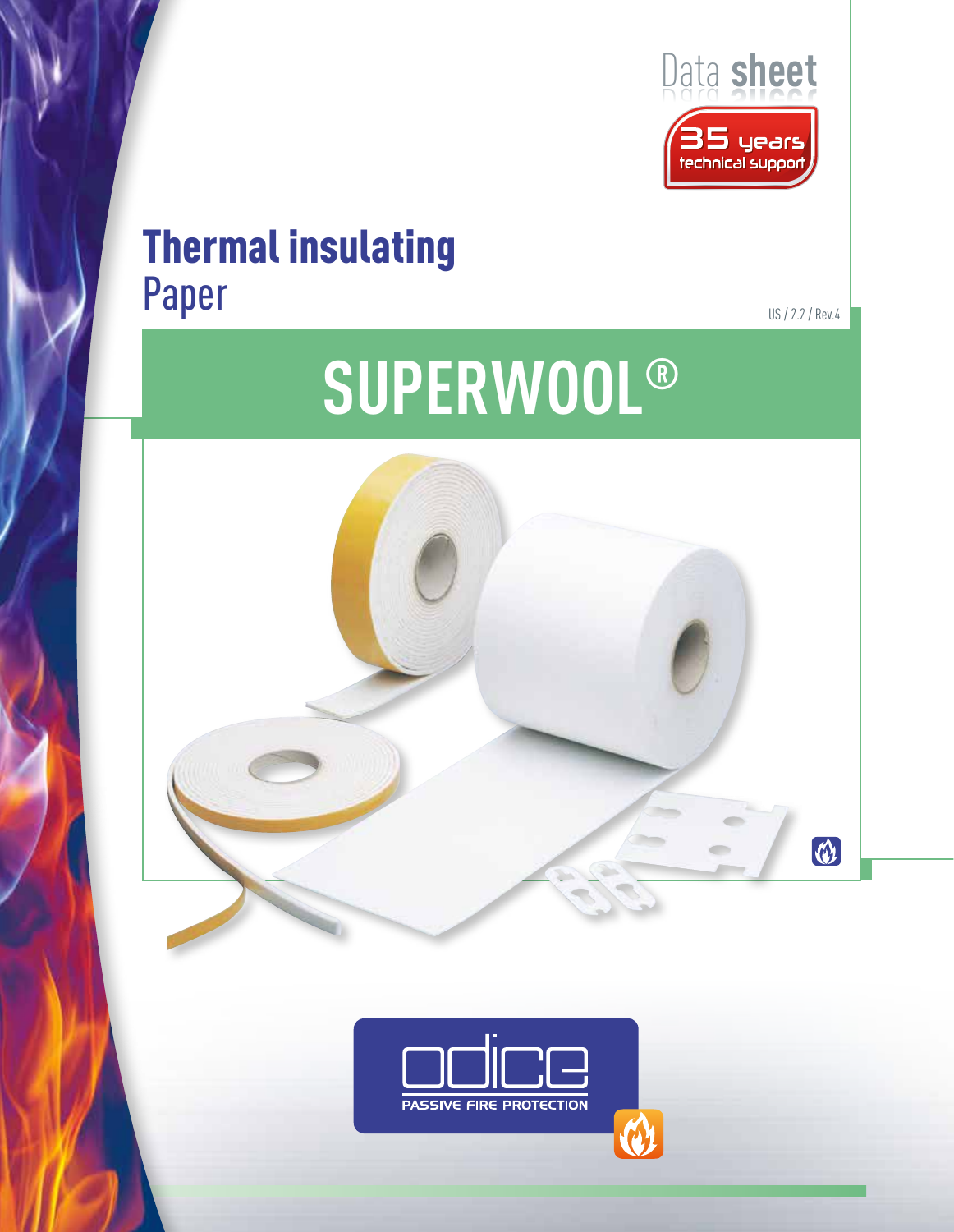# **Product description**

**SUPERWOOL®paper** is a highly flexible product, made from alkaline earth fibres (studied for their solubility in physiological solutions) and a small quantity of organic binder. The binder disappears at first use at 572°F (300°C) and was selected to avoid the production of toxic elements or unpleasant smoke. The most modern paper production techniques ensure a uniform fibre distribution and precise control of thickness and density.

**SUPERWOOL®paper** is an excellent thermal insulator with low thickness. It is easy to use and has high resistance to tearing.

# **Features**

٠

**SUPERWOOL®paper** paper possesses the following characteristics:

- Light-weight and flexible.
- Very low shot content (residues left by fibrilisation).
- Smooth on both sides, therefore of even thickness.
- Good mechanical strength and resistant to tearing.
- Good thermal insulation properties and low thermal conductivity.
- The maximum continuous use temperature depends on the application.
- Ease of handling (cutting, bending, stamping etc.).
- Readily adheres using non-combustible **PYROCOL** glue or double-sided adhesive tape.
- Non-irritant to touch.
- Asbestos free.
- A replacement product for ceramic fibres (amorphous fibres).

| Physical properties of SUPERWOOL <sup>®</sup> paper |                                     |                                                  |
|-----------------------------------------------------|-------------------------------------|--------------------------------------------------|
|                                                     | Colour                              | white                                            |
|                                                     | <b>Classification temperature</b>   | 2196°F (1200°C)                                  |
|                                                     | Linear shrinkage at 1832°F (1000°C) | $< 2\%$                                          |
|                                                     | Loss after ignition                 | $12\%$                                           |
|                                                     | Density                             | 14,4 lb/ft <sup>3</sup> (230 kg/m <sup>3</sup> ) |
|                                                     | Tensile strength (EN 1094-1)        | $> 0.65$ Mpa                                     |
|                                                     | Thickness (measured@kpa)            | ± 10%                                            |
|                                                     |                                     |                                                  |

| Thermal conductivity- (W/m.K) (ASTM C-201) |                      |  |  |
|--------------------------------------------|----------------------|--|--|
| Average temperature                        | Thermal conductivity |  |  |
| 392°F (200°C)                              | 0,05                 |  |  |
| 752°F (400°C)                              | 0.07                 |  |  |
| 1112°F (600°C)                             | 0,11                 |  |  |
| 1472°F (800°C)                             | 0,16                 |  |  |
| 1832°F (1000°C)                            | 0,23                 |  |  |
|                                            |                      |  |  |

**KA** Fire

### **Combustibility**

**SUPERWOOL®paper** is classified as non combustible. Tested following ASTM E 162-2013 Standard. (Report on request).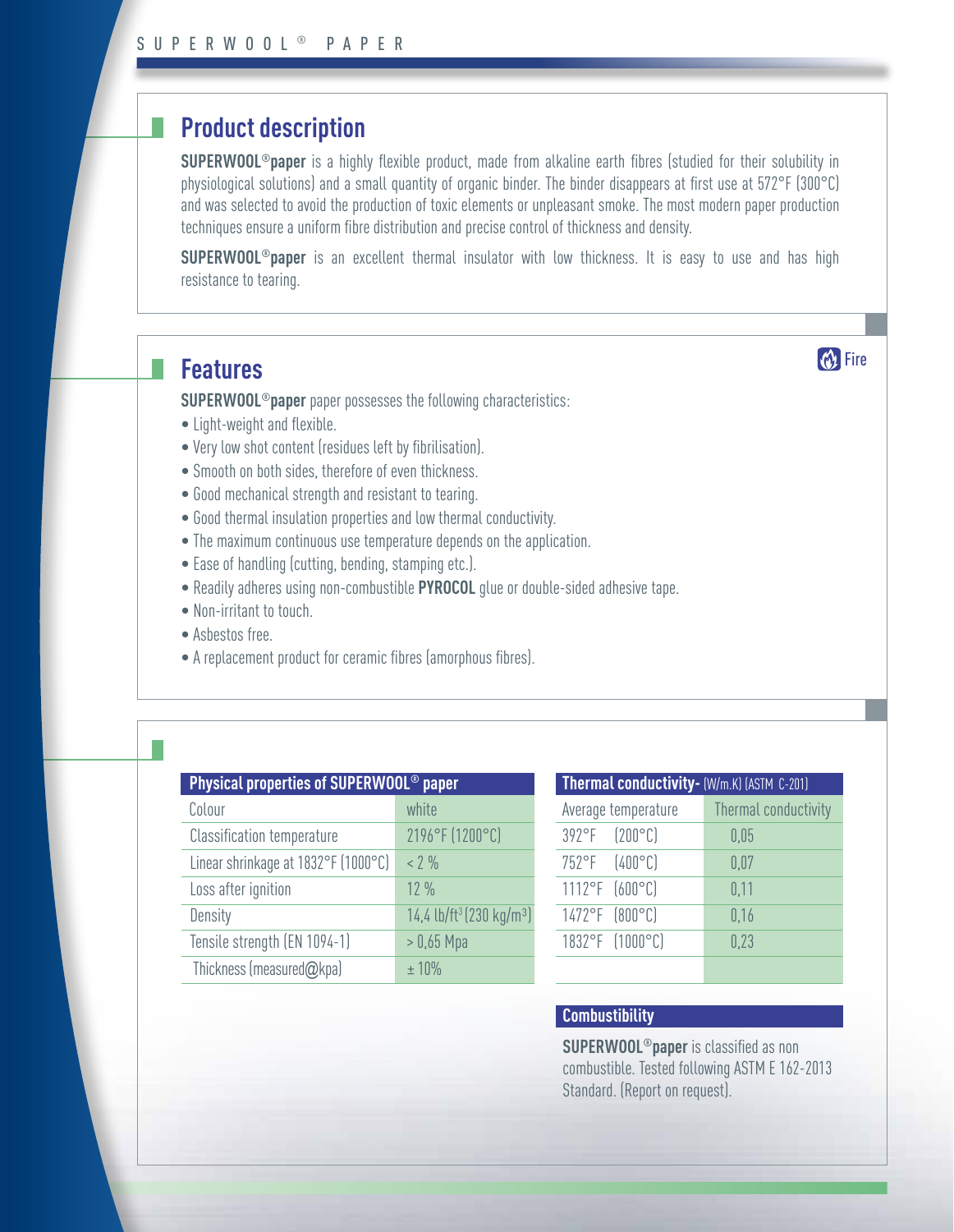# **Applications**

- Seals and protection in fire resistant equipment (doors, dampers etc.).
- Protection of lock casings, door closers, panic bars etc.
- Insulation and seals in domestic and heating appliances.
- Thermal and acoustic shields (lift doors, transport, marine etc.).
- Non-combustible backing material for seals on fire resistant glazing elements.



# **Product range**

| SUPERWOOL <sup>®</sup> paper: |                       |                                                                                                                        |  |  |
|-------------------------------|-----------------------|------------------------------------------------------------------------------------------------------------------------|--|--|
| <b>Thickness</b>              | <b>Roll length</b>    | <b>Roll width</b>                                                                                                      |  |  |
| $1/16$ " (2 mm)               | 65' (20 m)            | $3/8$ ", $5/8$ " or $3/4$ "<br>$(10, 15 \text{ or } 20 \text{ mm})$<br>cutting tolerance: $\pm$ 0,02 " ( $\pm$ 0,5 mm) |  |  |
| $1/8$ " $(3 \text{ mm})$      | $49'$ (15 m)          |                                                                                                                        |  |  |
| $3/16$ " (4 mm)               | $32'$ (10 m)          |                                                                                                                        |  |  |
| $3/16$ " (5 mm)               | $32'$ (10 m)          |                                                                                                                        |  |  |
| $1/4$ " $(6 \text{ mm})$      | $32'$ (10 m)          |                                                                                                                        |  |  |
| $5/16$ " (8 mm)               | $16'$ $(5 \text{ m})$ |                                                                                                                        |  |  |
| $3/8$ " $(9 \text{ mm})$      | $16'$ $(5 \text{ m})$ |                                                                                                                        |  |  |

**SUPERWOOL®paper** can be cut or stamped according to your drawings in our workshops.

**SUPERWOOL®paper** paper can receive an adhesive backing (ref SA: Self Adhesive) in order to facilitate installation, or it can be surfaced with aluminium or mica.

Other variants on request.

Other lengths and widths on request.